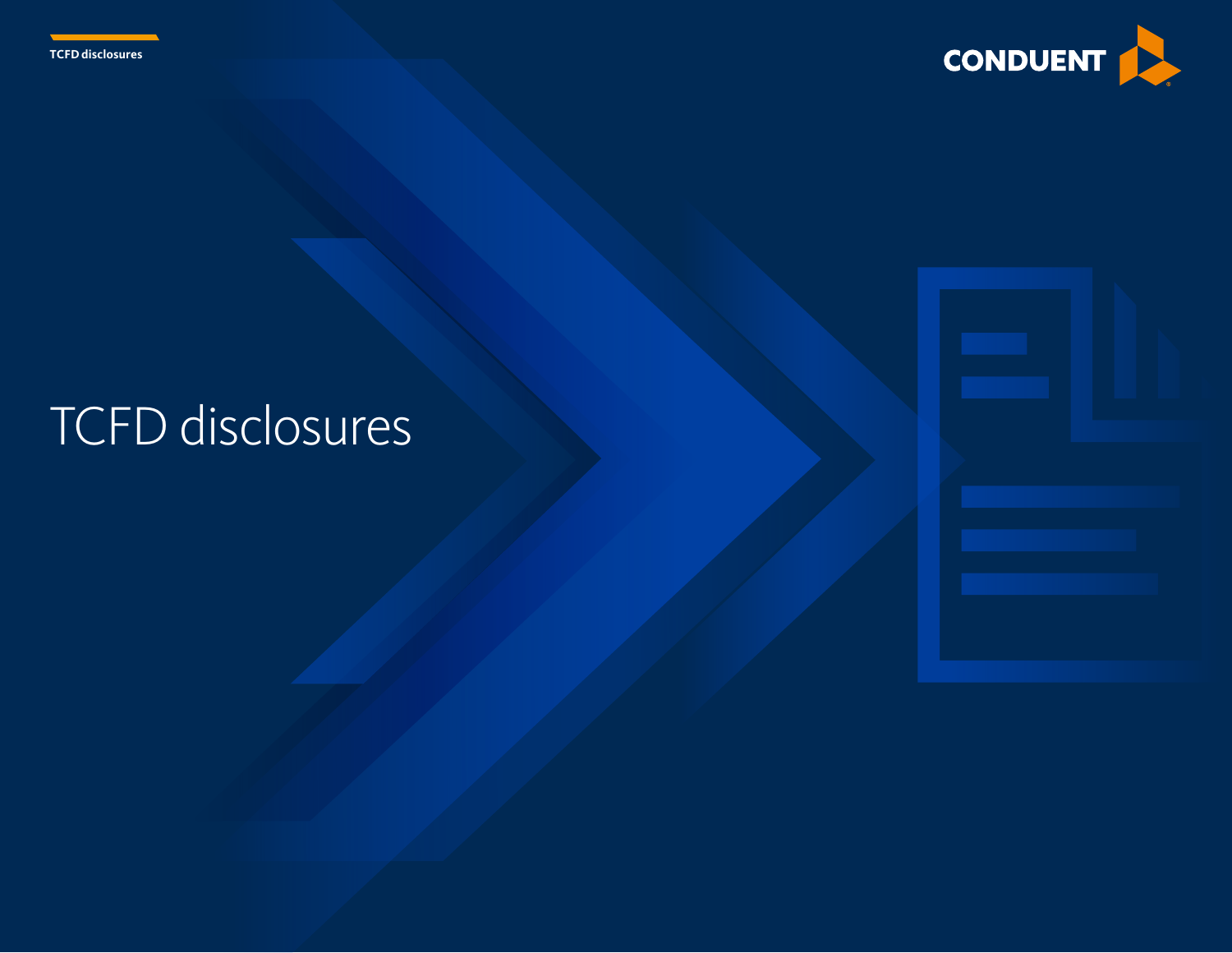# TCFD disclosures

The following is our first Task Force on Climate Related Financial Disclosures Report. In this report, we provide disclosures on governance and strategy that build on our responses to CDP's Climate Change Questionnaire. In the future, we look to expand our TCFD disclosures, further aligning with the TCFD recommended topics.

#### **Governance**

A) Describe the board's oversight of climate-related risks and opportunities.

| Frequency with which climate-<br>related issues are a scheduled<br>agenda item                                                                                                              | Governance mechanisms into which<br>climate-related issues are integrated                                                                                                                        | Scope of board-level oversight                                                                                                                                                                                                    | Additional detail                                                                                                                                                                                                                                                                                                                                                                   |
|---------------------------------------------------------------------------------------------------------------------------------------------------------------------------------------------|--------------------------------------------------------------------------------------------------------------------------------------------------------------------------------------------------|-----------------------------------------------------------------------------------------------------------------------------------------------------------------------------------------------------------------------------------|-------------------------------------------------------------------------------------------------------------------------------------------------------------------------------------------------------------------------------------------------------------------------------------------------------------------------------------------------------------------------------------|
| Climate-related issues are incorporated<br>into the discussions and updates at<br>quarterly board and Corporate Social<br>Responsibility and Public Policy (CSR &<br>PP) Committee meetings | Climate-related issues are<br>incorporated into governance<br>mechanisms associated with<br>reviewing, developing and guiding<br>strategy, business plans and related<br>budgets, as appropriate | Each member of the board of directors<br>receives CSR & PP Committee materials, is<br>invited to and may attend the CSR & PP<br>Committee meetings and receives a report<br>from the Committee chair during each<br>board meeting | Pursuant to its charter, the board's CSR & PP<br>Committee assists the board in providing oversight of<br>Conduent's key ESG focus areas, while management is<br>responsible for execution of these areas, which include<br>climate-related issues such as energy and greenhouse<br>gas emissions management and reductions;<br>opportunities in clean technology; electronic waste |
|                                                                                                                                                                                             | Reviewing and guiding risk<br>management practices                                                                                                                                               |                                                                                                                                                                                                                                   | and other recycling; business continuity in response to<br>climate change and other environmental matters;<br>supplier practices impacted by climate-related issues;                                                                                                                                                                                                                |

**CONDUENT** f y in

and Conduent associate health/safety/well-being.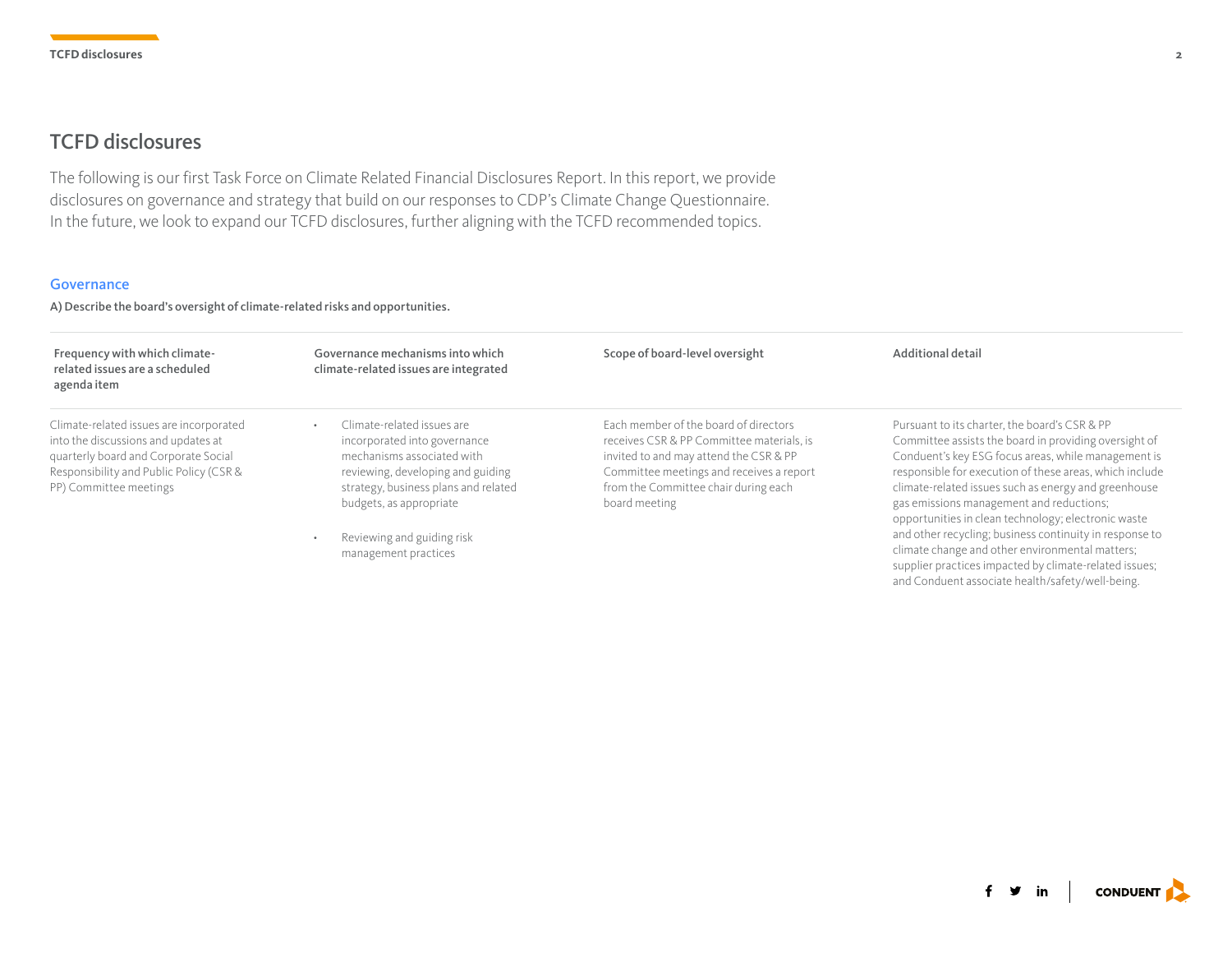#### B) Describe management's role in assessing and managing risks and opportunities.



Conduent has assigned day-to-day management of ESG risks and opportunities, including those related to climate matters, to the ESG Steering Committee, as set forth in the company's Environmental Policy. The ESG Steering Committee is composed of senior leaders responsible for different functions, including Legal (Co-Chair), Marketing (Co-Chair), Investor Relations, Diversity and Inclusion, Human Resources, Real Estate, Strategy, Accounting, Procurement and Risk Management. The Committee members prepare materials for and/or present to the board's CSR & Public Policy Committee on a quarterly basis. All materials are reviewed by Corporate Audit. The ESG Steering Committee meets monthly to discuss climate-related and other ESG issues, and to provide guidance to subject matter experts who execute tactical aspects of our overall strategy, including:

- Setting ESG strategy and financial planning, short-, medium- and long-term business plans/goals and related budgets to include consideration of climate-related risks and opportunities, including applicable guidance on major capital expenditures, acquisitions and divestitures
- Providing guidance on related policies, practices and partnerships to ensure compliance and alignment with overall corporate strategy
- Setting up systems to monitor and measure progress on key environmental targets and related initiatives and providing advice on how to improve performance in these areas
- Reviewing current and emerging sustainability issues, including climate-related issues
- Advising the CSR & PP Committee on shareholder proposals and sharing concerns related to sustainability
- Reviewing the sustainability strategy, policies, practices and disclosures for consistency
- Reviewing sustainability development strategies, policies and practices, compliance related to EH&S incidents/laws, current pending related legal actions against the company, and emerging issues, inspection audits and corrective action reports associated with climate-related issues
- Overseeing internal and external communications with employees, investors and other stakeholders regarding the company's positions on or approaches to ESG matters (including climaterelated ones), including the coordination and review of, as appropriate, draft responses, corporate social responsibility reports or other disclosures to stakeholders

**CONDUENT**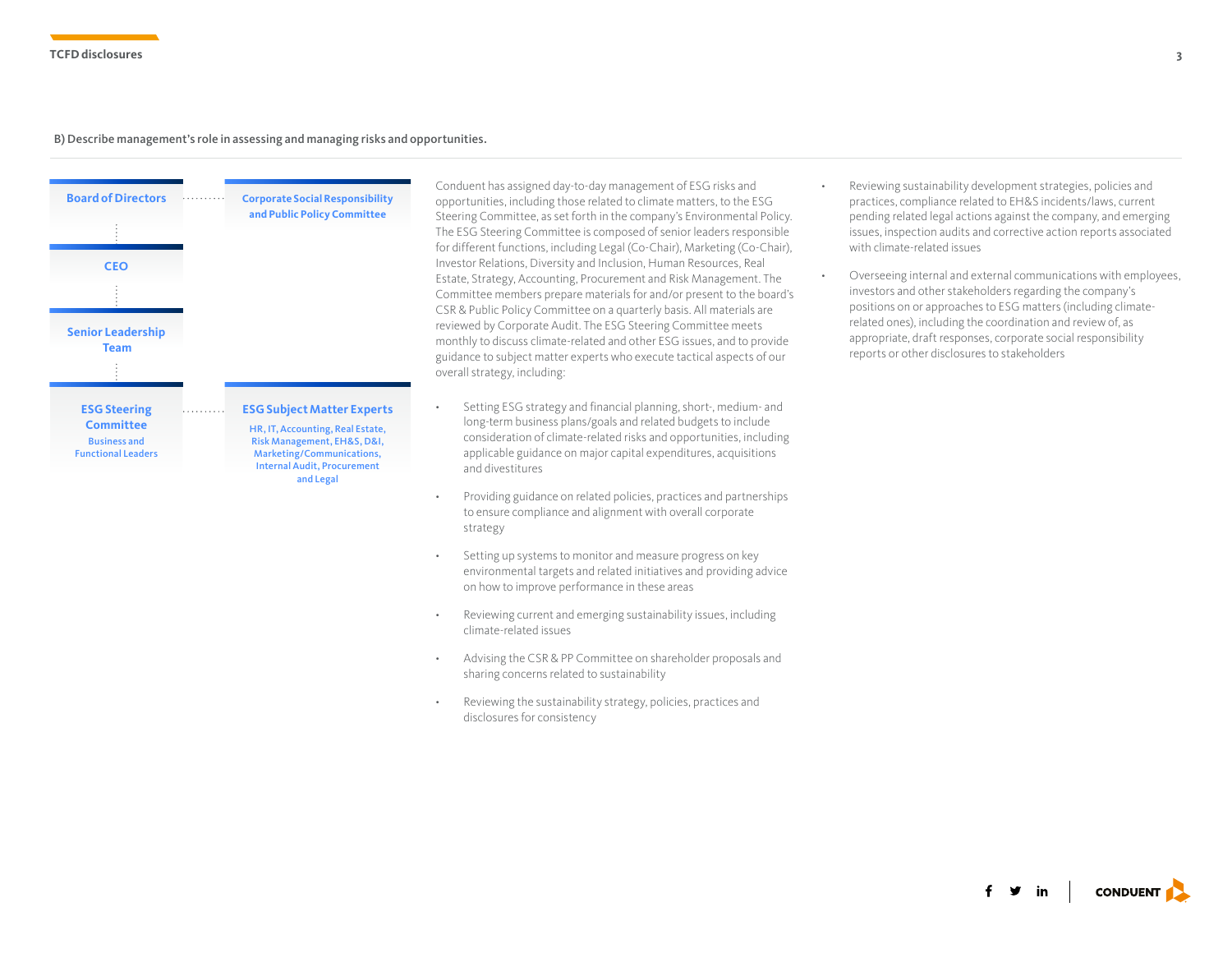#### Strategy

A) Describe the climate-related risks and opportunities the organization has identified over the short-, medium- and long-term.

B) Describe the impact of climate-related risks and opportunities on the organization's businesses, strategy and financial planning.

#### As an organization, we have defined short-, medium- and long-term time horizons in the following chart.

|             | From (years) | To (years) |
|-------------|--------------|------------|
| Short-term  |              |            |
| Medium-term |              | R          |
| Long-term   |              | 4+         |

Conduent was formed in 2017 as a standalone business process services and solutions company, as a spinoff from Xerox. Conduent delivers mission-critical services and solutions on behalf of businesses and governments — creating exceptional outcomes for its clients and the millions of people who count on them. Through our dedicated people, processes, and technologies, Conduent solutions and services enhance customer experience, increase efficiencies, reduce costs and improve performance for most Fortune 100 companies and more than 500 government entities. Our overall strategy is guided by three goals of growth, efficiency, and quality. Our vision is to become the leading business services partner for companies and governments worldwide.

Conduent has taken a holistic approach to managing its ESG strategy, risks and opportunities, including climate-related ones, that have the potential to have a material financial or strategic impact on our businesses.

Conduent organizes its operations in three segments, each of which support key ESG outcomes:

Commercial Solutions, our largest segment by revenue, provides a range of global business process services and solutions, including customer experience management; business operations solutions (e.g. document management, payments, accounts payable); commercial healthcare and claims management; human capital and learning services. This segment contributes to the good health and well-being of our clients' employees, their customers and communities.

Government Solutions includes government healthcare solutions including Medicaid program management and pharmacy benefit management; payment solutions; child support services; and eligibility and enrollment support for social benefit programs. This segment enables governments to help alleviate poverty and hunger and enhance well-being.

Transportation Solutions provides systems, solutions and services to transportation departments and agencies globally. Primary offerings include electronic tolling, transit, parking and public safety solutions to enable agencies to capture revenue while improving traveler experiences, increasing public safety and accessibility, reducing congestion and emissions and modernizing multi-modal travel. Our solutions promote positive environmental impact and more sustainable cities and communities.

 $y$  in **CONDUENT**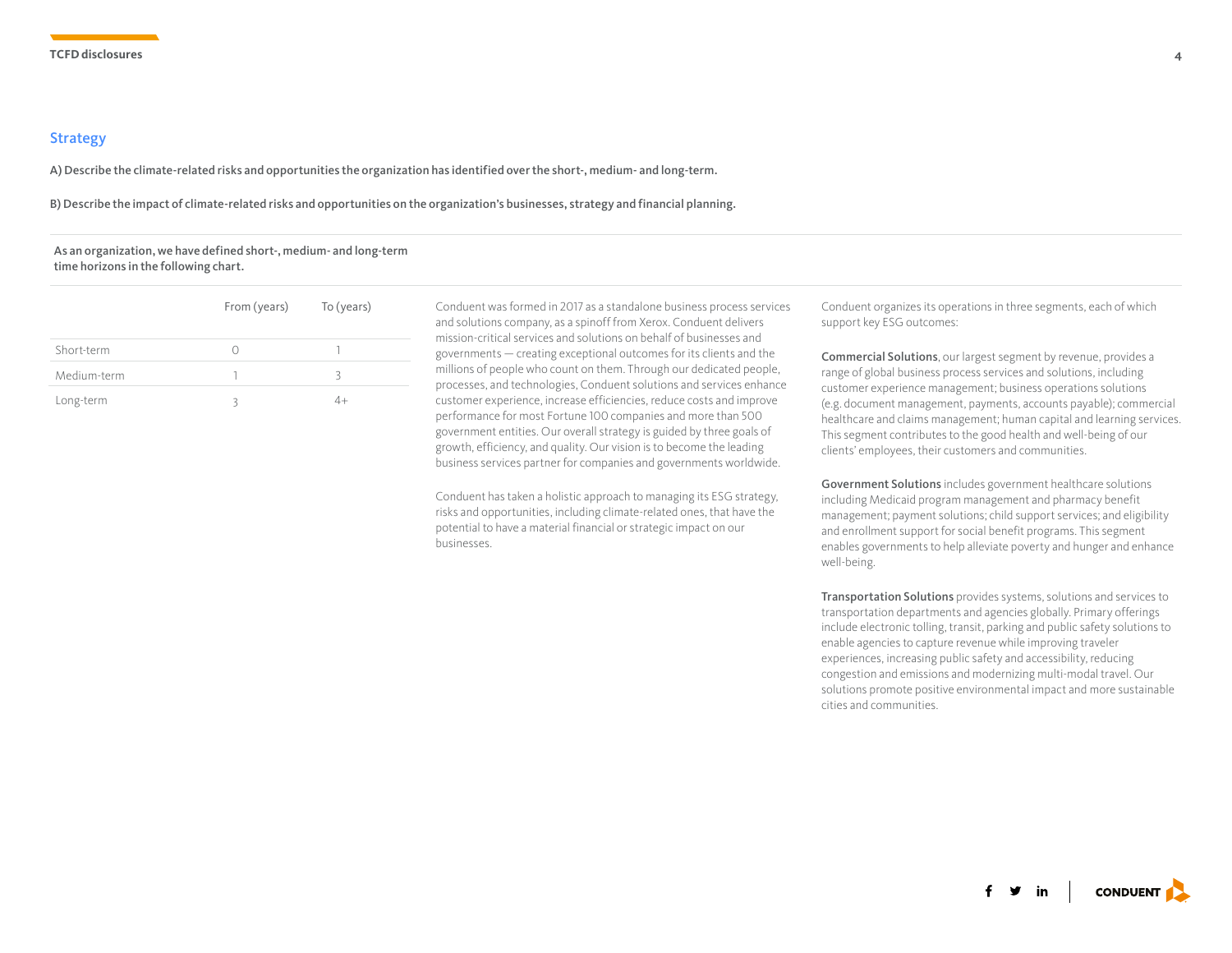## Risk

The following are examples of climate-related risks and opportunities that management, under board oversight, has identified as potentially arising in each time horizon that may have a financially material impact on Conduent:

#### Policy and Legal: Enhanced emissions-reporting and -reduction obligations

| Risk rating | Time period | Description                                                                                                                                                                                                                                | Impacts    | Financial implications and response                                                                                                                                                                                                                                                                                                 |
|-------------|-------------|--------------------------------------------------------------------------------------------------------------------------------------------------------------------------------------------------------------------------------------------|------------|-------------------------------------------------------------------------------------------------------------------------------------------------------------------------------------------------------------------------------------------------------------------------------------------------------------------------------------|
| <b>High</b> | Short-term  | Our results of operations and financial condition<br>could be materially adversely affected by legal and<br>regulatory matters in the U.S. and outside the U.S.,                                                                           | Low-Medium | Such laws and regulations could result in devoting increased funding and resourcing to ensure compliance<br>therewith. The terms of our indebtedness may also restrict our ability to incur debt that we may need to fund<br>initiatives necessary to respond to changes in government regulations.                                 |
|             |             | including those arising from changes in securities<br>and environmental laws, particularly those that<br>would require enhanced greenhouse gas (GHG)<br>emission disclosures and reductions by Conduent,<br>our suppliers and our clients. |            | We will monitor global regulations and set up internal systems to measure emissions across the company,<br>including Conduent's supply chain. We will continue to respond to voluntary emission-reporting disclosures,<br>such as the CDP Climate Change Questionnaire which requires quantifying Scope 1 and 2 emissions globally. |

Acute and Chronic Physical Risks: Natural disasters or effects of climate change

| Risk rating                                                                                                                                                                                                                                                                                                                                                                                                                                                                                                                                                                                                                                                                                                                                                                                                                                        | Time period | Description                                                                                                                                                                                                                                                                                                                                                                      | Impacts    | Financial implications and response                                                                                                                                                                                                                                                                                                                                                                                                                                                                                                                                                                                                                                                                                                                                                  |
|----------------------------------------------------------------------------------------------------------------------------------------------------------------------------------------------------------------------------------------------------------------------------------------------------------------------------------------------------------------------------------------------------------------------------------------------------------------------------------------------------------------------------------------------------------------------------------------------------------------------------------------------------------------------------------------------------------------------------------------------------------------------------------------------------------------------------------------------------|-------------|----------------------------------------------------------------------------------------------------------------------------------------------------------------------------------------------------------------------------------------------------------------------------------------------------------------------------------------------------------------------------------|------------|--------------------------------------------------------------------------------------------------------------------------------------------------------------------------------------------------------------------------------------------------------------------------------------------------------------------------------------------------------------------------------------------------------------------------------------------------------------------------------------------------------------------------------------------------------------------------------------------------------------------------------------------------------------------------------------------------------------------------------------------------------------------------------------|
| High<br>Conduent occupies a sizeable global real estate<br>Short, Medium,<br>footprint, with a global workforce and global clients.<br>Long-term<br>Our employees and clients in a particular country or<br>region in the world may be impacted as a result of a<br>variety of disruptions, including natural disasters or<br>the effects of climate change (such as drought,<br>flooding, wildfires, increased storm severity, and sea<br>level rise, power shortages or outages, major public<br>health issues). These disruptions could impact the<br>ability of our personnel to travel to their workplaces,<br>have uninterrupted telephone and data services,<br>and deliver services to our clients. There may also be<br>financial impacts due to associated penalties for<br>missing contractually obligated service level<br>agreements. |             |                                                                                                                                                                                                                                                                                                                                                                                  | Low-Medium | In the event of a disruption in a country or region where we have a significant workforce (such as the U.S., India<br>or the Philippines), clients (such as those in the U.S. or Europe), or vendors (such as telephone or data service<br>providers), our business and associated revenues could be materially adversely affected. This financial impact<br>could be lost revenue from not being able to maintain business continuity, or service level agreement penalties<br>as well as costs associated with repairing damage to our sites.<br>Our sites have tailored emergency response/business continuity plans to protect our operations in the event of<br>natural disasters and climate change events. These plans are designed to protect the safety and security of our |
|                                                                                                                                                                                                                                                                                                                                                                                                                                                                                                                                                                                                                                                                                                                                                                                                                                                    |             | associates while also minimizing the risk of client service disruptions - including mitigating risk by shifting work<br>to other geographies or time shifts. In addition, our data centers are geographically dispersed and have<br>automated fail-over protocols to prevent disruptions. The plans are periodically exercised via test scenarios and<br>updated as appropriate. |            |                                                                                                                                                                                                                                                                                                                                                                                                                                                                                                                                                                                                                                                                                                                                                                                      |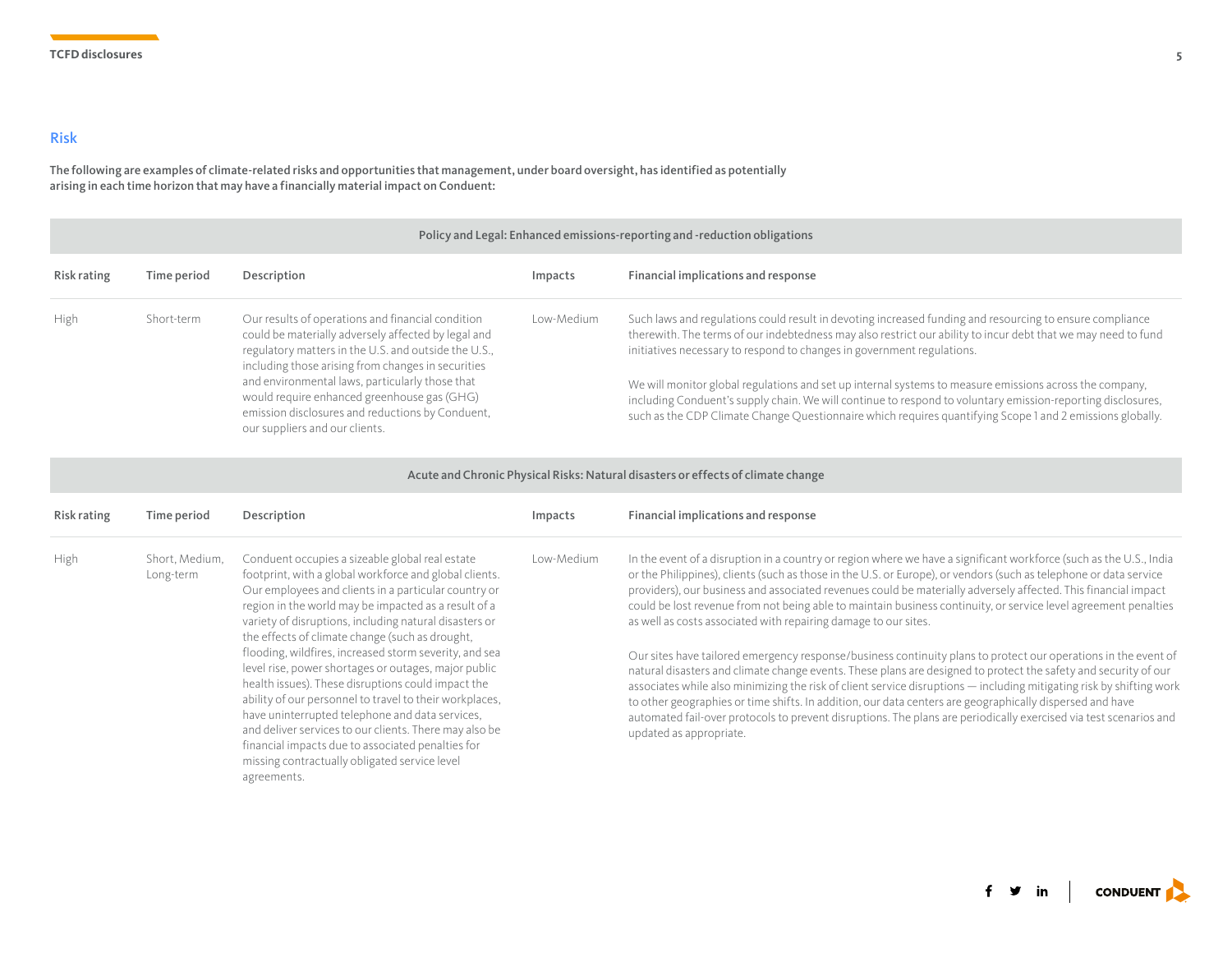### Reputation: Shifts in client preferences, resulting in demand for more sustainable operations

| Risk rating | Time period | Description                                                                                                                                                                                                                                                                                                                                                                                                                                                                                                                                                                                                                                                                                                    | Impacts | Financial implications and response                                                                                                                                                                                                                                                                                                                                                                                                                                                                                                                                                                                                                                                                                                                                                                         |
|-------------|-------------|----------------------------------------------------------------------------------------------------------------------------------------------------------------------------------------------------------------------------------------------------------------------------------------------------------------------------------------------------------------------------------------------------------------------------------------------------------------------------------------------------------------------------------------------------------------------------------------------------------------------------------------------------------------------------------------------------------------|---------|-------------------------------------------------------------------------------------------------------------------------------------------------------------------------------------------------------------------------------------------------------------------------------------------------------------------------------------------------------------------------------------------------------------------------------------------------------------------------------------------------------------------------------------------------------------------------------------------------------------------------------------------------------------------------------------------------------------------------------------------------------------------------------------------------------------|
| Medium      | Medium-term | To attract and retain large outsourcing contracts,<br>Conduent sometimes makes significant capital and<br>other investments to enable us to perform our<br>services under those contracts - such as servicing<br>those clients from more sustainable facilities and<br>providing those clients with data about emissions or<br>recycling from those operations. To the extent that<br>we rely on third-party providers, such as<br>subcontractors and utility and network providers,<br>our client contracts increasingly expect these<br>providers to also have more sustainable facilities<br>and to provide emissions data to Conduent.<br>Requests for such emissions data are increasing in<br>frequency. | Medium  | With increased demand for more sustainable operations and facilities, our costs (capital and operating) to meet<br>those requirements are likely to increase. This could result in margin compression unless we are able to include<br>those costs in the contracts we have with clients. The competitive environment may throttle how much of the<br>costs may be passed on to clients. We may also incur additional liabilities if our third-party providers do not<br>meet our or our clients' expectations for more sustainable business practices.<br>We will continue to monitor new developments in sustainable technology as input to our capital allocation<br>strategy as well as changing client preferences for doing business with service providers that have more<br>sustainable operations. |

### Technology: Lack of investment in new technologies

| Risk rating             | Time period                                                                                                                                                                                                                                                                                                          | Description             | Impacts                                                                                                                                                                                                                                                                                                                                                                                                                                                                                                | Financial implications and response |
|-------------------------|----------------------------------------------------------------------------------------------------------------------------------------------------------------------------------------------------------------------------------------------------------------------------------------------------------------------|-------------------------|--------------------------------------------------------------------------------------------------------------------------------------------------------------------------------------------------------------------------------------------------------------------------------------------------------------------------------------------------------------------------------------------------------------------------------------------------------------------------------------------------------|-------------------------------------|
| Moderate<br>Medium-term | Our results of operations and financial condition<br>could be materially adversely affected by failing to<br>develop new service offerings — including new<br>technology components that address climate<br>change issues, which would impact our ability to<br>retain current clients, attract new clients and risk | Medium<br>technologies. | Lack of technologies that address climate change issues could result in lost business with existing clients or lack<br>of ability to attract new clients who have certain climate-related technology requirements, resulting in reduced<br>revenue. The terms of our indebtedness may also restrict our ability to incur debt that we may need to fund<br>initiatives necessary to develop such new service offerings to respond to changes in our business and the<br>industries in which we operate. |                                     |
|                         | revenue decline.                                                                                                                                                                                                                                                                                                     |                         | To respond to demand for new service offerings that address climate change issues, Conduent will continue to<br>monitor client needs and market changes, as well as maintain a disciplined approach to investing in new                                                                                                                                                                                                                                                                                |                                     |

 $f \circ in$  conduent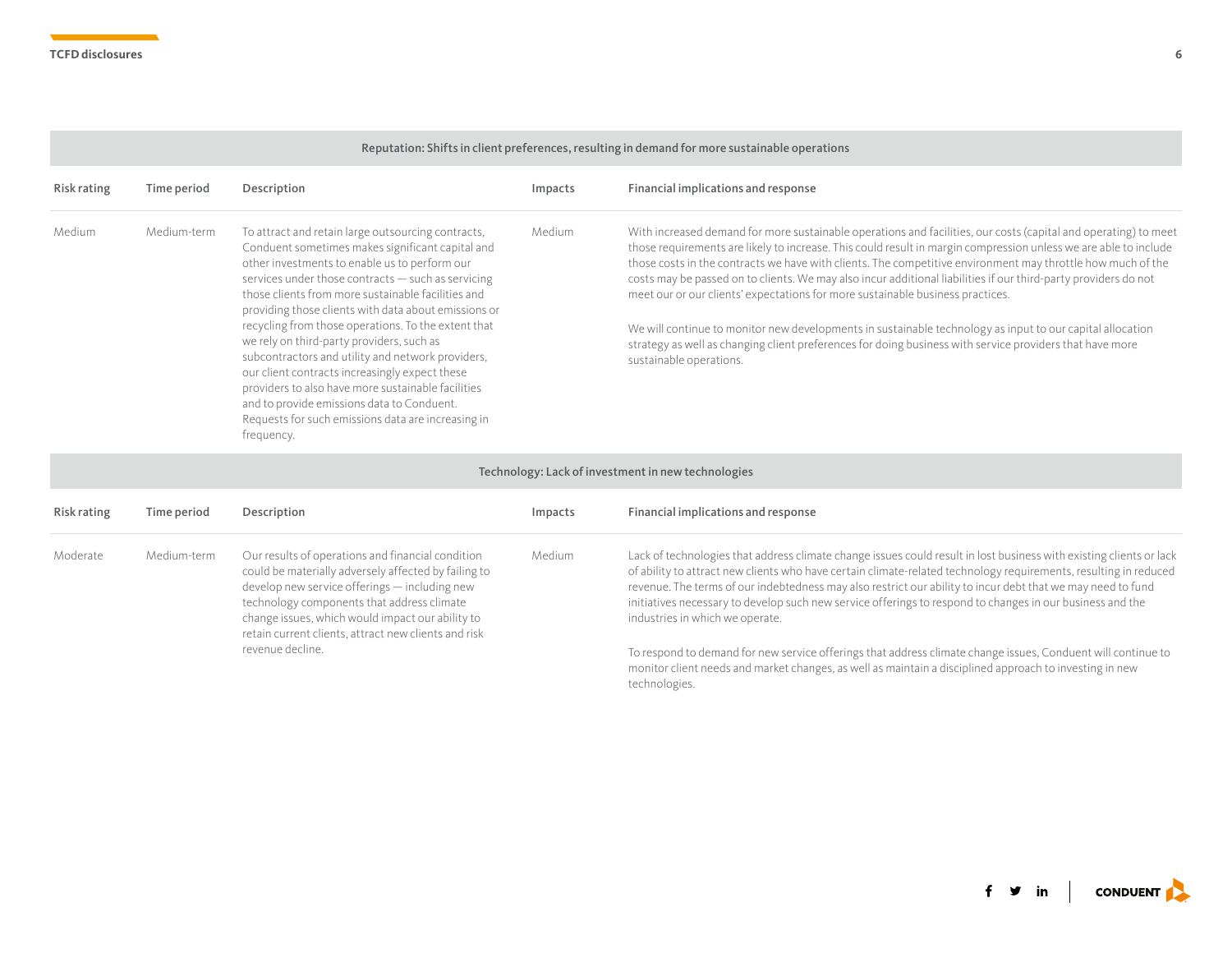# **Opportunities**

The following are short-, medium- and long-term opportunities:

| Markets: Access to public sector infrastructure investments |                                                                                                                                                                                                                                                           |         |                                                                                                                                                                                                                                                                                                                                                                                                                                                                                                                                                                                                                                                                                                                                                                                                                                                                                                                                                                                                                                                                                                                                                                                                                                                                                                                                                                                                                                                                                                                                                                                                                                                      |
|-------------------------------------------------------------|-----------------------------------------------------------------------------------------------------------------------------------------------------------------------------------------------------------------------------------------------------------|---------|------------------------------------------------------------------------------------------------------------------------------------------------------------------------------------------------------------------------------------------------------------------------------------------------------------------------------------------------------------------------------------------------------------------------------------------------------------------------------------------------------------------------------------------------------------------------------------------------------------------------------------------------------------------------------------------------------------------------------------------------------------------------------------------------------------------------------------------------------------------------------------------------------------------------------------------------------------------------------------------------------------------------------------------------------------------------------------------------------------------------------------------------------------------------------------------------------------------------------------------------------------------------------------------------------------------------------------------------------------------------------------------------------------------------------------------------------------------------------------------------------------------------------------------------------------------------------------------------------------------------------------------------------|
| Opportunity rating                                          | Description                                                                                                                                                                                                                                               | Impacts | Financial implications and response                                                                                                                                                                                                                                                                                                                                                                                                                                                                                                                                                                                                                                                                                                                                                                                                                                                                                                                                                                                                                                                                                                                                                                                                                                                                                                                                                                                                                                                                                                                                                                                                                  |
| High                                                        | As governments are setting mandates to address<br>climate-related problems, we have the opportunity<br>to be a partner to provide services and solutions<br>that help to solve these problems and capture a<br>portion of the infrastructure investments. | High    | We have the opportunity to increase revenue through access to new and emerging markets in both our<br>Government and Transportation businesses, such as fraud prevention and smart city infrastructure. Conduent's<br>Government and Transportation Solutions segments are working to make a difference for constituents, citizens<br>and travelers. With public-sector initiatives such as U.S. President Biden's executive order for clean energy and<br>enhanced sustainability solutions, we are poised to capture new opportunities for revenue growth.                                                                                                                                                                                                                                                                                                                                                                                                                                                                                                                                                                                                                                                                                                                                                                                                                                                                                                                                                                                                                                                                                         |
|                                                             |                                                                                                                                                                                                                                                           |         | Products and services: Digital solutions                                                                                                                                                                                                                                                                                                                                                                                                                                                                                                                                                                                                                                                                                                                                                                                                                                                                                                                                                                                                                                                                                                                                                                                                                                                                                                                                                                                                                                                                                                                                                                                                             |
| Opportunity rating                                          | Description                                                                                                                                                                                                                                               | Impacts | Financial implications and response                                                                                                                                                                                                                                                                                                                                                                                                                                                                                                                                                                                                                                                                                                                                                                                                                                                                                                                                                                                                                                                                                                                                                                                                                                                                                                                                                                                                                                                                                                                                                                                                                  |
| High                                                        | Increasingly, our clients are demanding lower-<br>emission digital services and solutions. For some of<br>our solutions, we can offer our clients digital<br>solutions that help them reduce their environmental<br>footprint.                            | High    | We have the opportunity to expand our revenues through greater penetration of existing digital solutions and<br>continued development of new digital solutions. As a result, we continue to develop digital solutions that meet<br>client requirements and could therefore increase company revenues. Some examples include:<br>Transportation: Reducing congestion, emissions and paper-consumption through all-electronic toll collection<br>(AET) for traffic tolling; cashless fare collection for public transit buses; dynamic pricing in curbside<br>management; and analytics-based public safety and congestion management solutions. Indirectly, Conduent<br>solutions include distance-based tolling which enables government agencies to maintain sustainable funding for<br>their highways and other infrastructure projects across the respective government's scope of operation.<br>Government Payments: The use of digitally reloadable electronic payment cards for a variety of government<br>benefit programs, which reduces both the paper used for checks as well as the carbon footprint associated with<br>the periodic delivery of paper checks. This also results in more timely receipt of funds for our clients' end users.<br><b>Commercial:</b> Digitizing document management services (digital scanning and digital mailroom services). This<br>reduces the need or desire for paper and automates processes to reduce manual effort, improve efficiency and<br>lower client costs. Indirectly, we employ omnichannel solutions to shift end users to more digital types of<br>interactions rather than paper-based. |

 $f \circ in$  conduent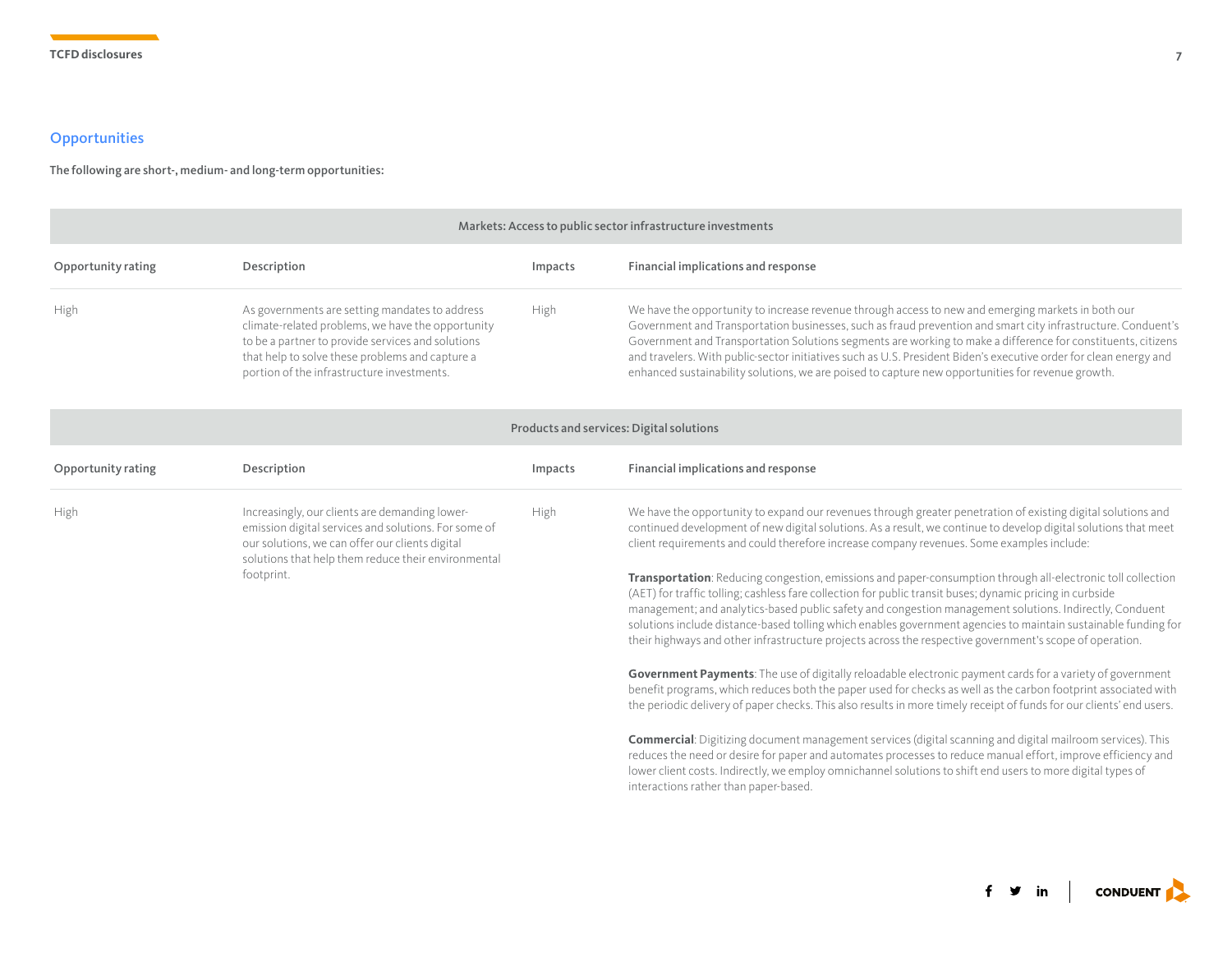| Resilience: Global organizational footprint |                                                                                                                                                                               |            |                                                                                                                                                                                                                                                                                                                                                                                                                                                                                                                                                                                                                                                                                                                                                                                                                                                                                                        |
|---------------------------------------------|-------------------------------------------------------------------------------------------------------------------------------------------------------------------------------|------------|--------------------------------------------------------------------------------------------------------------------------------------------------------------------------------------------------------------------------------------------------------------------------------------------------------------------------------------------------------------------------------------------------------------------------------------------------------------------------------------------------------------------------------------------------------------------------------------------------------------------------------------------------------------------------------------------------------------------------------------------------------------------------------------------------------------------------------------------------------------------------------------------------------|
| Opportunity rating                          | Description                                                                                                                                                                   | Impacts    | Financial implications and response                                                                                                                                                                                                                                                                                                                                                                                                                                                                                                                                                                                                                                                                                                                                                                                                                                                                    |
| Medium                                      | Conduent has a global footprint with geographically<br>dispersed sites, data centers and workforces to<br>mitigate risk of extreme weather events in a specific<br>geography. | Low        | We are positioned to maintain or increase client revenues and company market valuation through resiliency/<br>business continuity planning that enables us to maintain service, insulating us from geographic climate-related<br>events, and making us a partner of choice.<br>Our sites have tailored emergency response / business continuity plans to protect our operations in the event of<br>natural disasters and climate change events. These plans are designed to protect the safety and security of our<br>associates while also minimizing the risk of client service disruptions - including mitigating risk by shifting work<br>to other geographies or time shifts. In addition, our data centers are geographically dispersed and have<br>automated fail-over protocols to prevent disruptions. The plans are periodically exercised via test scenarios and<br>updated as appropriate. |
|                                             |                                                                                                                                                                               |            | Energy source: Purchasing or generating renewable energy                                                                                                                                                                                                                                                                                                                                                                                                                                                                                                                                                                                                                                                                                                                                                                                                                                               |
| Opportunity rating                          | Description                                                                                                                                                                   | Impacts    | Financial implications and response                                                                                                                                                                                                                                                                                                                                                                                                                                                                                                                                                                                                                                                                                                                                                                                                                                                                    |
| Medium                                      | We plan to pursue a renewable energy procurement<br>strategy in the higher-density countries (people or<br>sites) in which we operate.                                        | Low-Medium | By increasing our use of renewable energy, we lower our carbon footprint, making our company a more<br>desirable business partner for our clients, which should positively impact revenue retention and growth. Over<br>time, we expect that renewable energy sources will also be less expensive options for our company, further<br>reducing our costs and our sensitivity to changes in the cost of carbon-based fuel sources.                                                                                                                                                                                                                                                                                                                                                                                                                                                                      |

| Opportunity rating | Description                                                                                                                                                                                                                                                                                                                                                                                                                                                                                                                                                                                                                                  | Impacts | Financial implications and response                                                                                                                                                                                         |
|--------------------|----------------------------------------------------------------------------------------------------------------------------------------------------------------------------------------------------------------------------------------------------------------------------------------------------------------------------------------------------------------------------------------------------------------------------------------------------------------------------------------------------------------------------------------------------------------------------------------------------------------------------------------------|---------|-----------------------------------------------------------------------------------------------------------------------------------------------------------------------------------------------------------------------------|
| Low                | Our commitment to reducing greenhouse gas<br>emissions and optimizing energy usage is<br>increasingly becoming an integrated part of our<br>value proposition to existing and potentially new<br>clients. We anticipate demand will continue to grow<br>for companies who place an emphasis on reducing<br>greenhouse gas emissions and using lower and<br>no-carbon energy solutions - not only in their<br>operations but also through their suppliers. We have<br>an opportunity to expand our revenue by promoting<br>our ESG initiatives to gain greater consideration and<br>new business from environmentally conscious<br>companies. | High    | As we continue to adopt more sustainable practices and disclosures, we expect to win more business as more<br>clients require sustainability-focused business partners who can provide environmentally-focused disclosures. |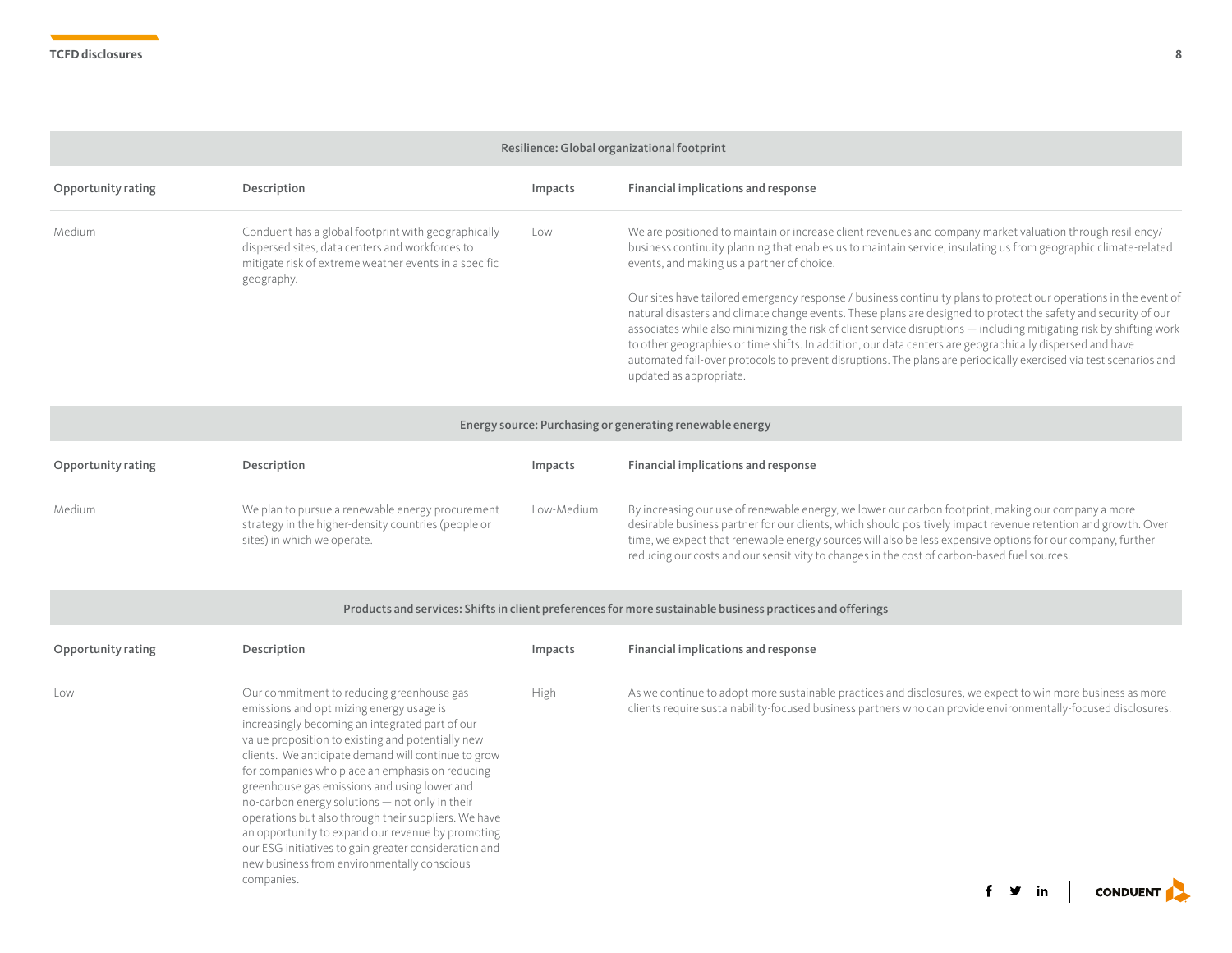#### Resource efficiency: Ability to work from home

| Opportunity rating | Description                                                                                                                                                                                                                                                                                                                                                                                 | Impacts | Financial implications and response                                                                                                                                                                                                                                                                                                                                                                                                                                                                                                                                                                    |
|--------------------|---------------------------------------------------------------------------------------------------------------------------------------------------------------------------------------------------------------------------------------------------------------------------------------------------------------------------------------------------------------------------------------------|---------|--------------------------------------------------------------------------------------------------------------------------------------------------------------------------------------------------------------------------------------------------------------------------------------------------------------------------------------------------------------------------------------------------------------------------------------------------------------------------------------------------------------------------------------------------------------------------------------------------------|
| Low                | We have demonstrated that when required, we can<br>maintain service delivery with 75% of our associates<br>working from home. This enables us to maintain<br>service delivery in the event of on-site disruptions<br>such as inclement weather or pandemic mandates.<br>In addition, we have shifted our hybrid work model<br>to have a greater percentage of work-from-home<br>associates. | Medium  | This results in benefits to workforce management and planning (e.g., enhanced satisfaction by Conduent<br>associates who appreciate the flexibility to work remotely), resulting in lower operational costs if sites are<br>unoccupied (e.g., lower energy use) and the ability to optimize our real estate portfolio.<br>We continue to optimize remote-only or hybrid work models for associates, including the benefits of associate<br>retention/satisfaction, recruitment of more skilled associates from more locations in a highly competitive job<br>market and reduced real estate footprint. |

| Resource efficiency: Upgrade facility equipment to reduce operating costs |                                                                                                                                                                                                      |            |                                                                                                                                                                                                                                                                                                                                                                                                                                          |
|---------------------------------------------------------------------------|------------------------------------------------------------------------------------------------------------------------------------------------------------------------------------------------------|------------|------------------------------------------------------------------------------------------------------------------------------------------------------------------------------------------------------------------------------------------------------------------------------------------------------------------------------------------------------------------------------------------------------------------------------------------|
| Opportunity rating                                                        | Description                                                                                                                                                                                          | Impacts    | Financial implications and response                                                                                                                                                                                                                                                                                                                                                                                                      |
| Low                                                                       | Conduent is focusing on high Seasonal Energy<br>Efficiency Ratio (SEER) Heating Ventilation Air<br>Conditioning (HVAC) equipment and converting<br>lighting to LEDs in our offices and data centers. | Low-Medium | Capital investment in facility improvements and high efficiency equipment should decrease operating expenses<br>and lower utility bills. These investments should be paid back in energy savings. We also anticipate increased<br>revenues from clients that value resource efficiency and disclosure by their service providers.                                                                                                        |
|                                                                           | We have also made investments in building<br>management systems (BMS) to ensure we are not<br>using excess power when space is empty.                                                                |            | We continue to explore more high-efficiency equipment that should decrease operating expenses, including<br>lowering utility bills. We are conducting energy and lighting audits of our sites on a rolling basis to identify<br>conservation opportunities. This also helps us be responsive to increasing client requests for lower greenhouse<br>gas emissions by their services providers, thereby expanding our revenue opportunity. |

 $f \circ in$  conduent